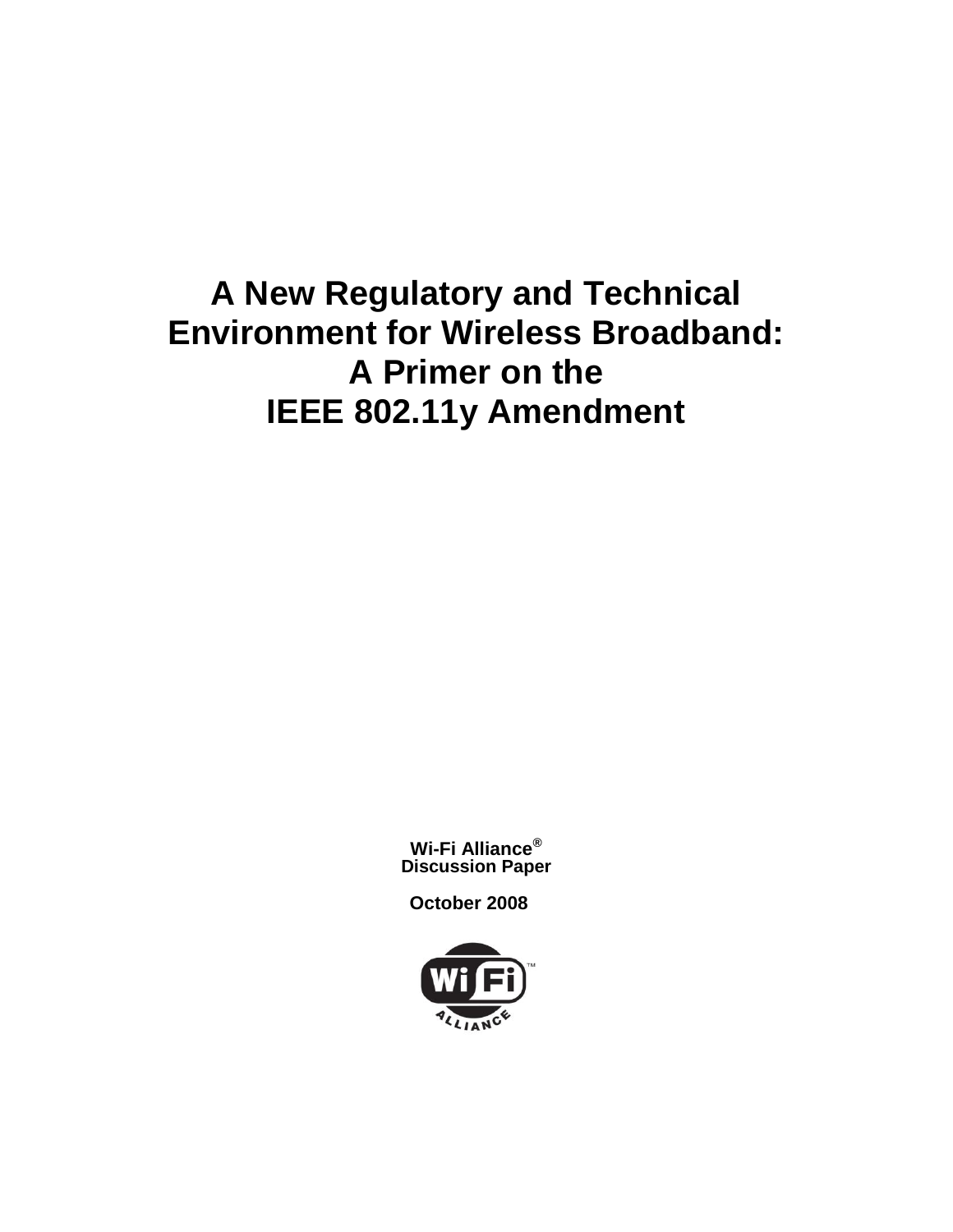# **Executive Summary**

The addition of the 802.11y amendment<sup>1</sup> to the IEEE 802.11-2007 standard<sup>2</sup> links significant shifts in the regulatory and technical environments for wireless broadband in the United States. The amendment embodies mechanisms that allow cooperative use of the 3650-3700 MHz band (3650 MHz band) and enables a streamlined "light licensing" approach to spectrum management as outlined in the March 2005 3650 MHz Order by the Federal Communications Commission  $(FCC).$ <sup>3</sup> The 3650 MHz Order was intended to "create a spectrum environment that will encourage multiple entrants and stimulate the expansion of broadband service"<sup>4</sup> - specifically in underserved areas of rural America. When proven, the technologies developed to meet the requirements for this limited band may make it possible for shared use of a much larger portion of spectrum in the United States and worldwide.

The key elements of this novel regulatory framework are intended to lower cost of entry and compliance while allowing market forces to derive maximum value from the available spectrum through shared use. They include:

- Licensees must not interfere with the operation of existing (grandfathered) satellite earth stations operating in the 3650 MHz band.
	- $\circ$  Base stations must be located outside 150km exclusion zone from an existing primary earth station.
	- o Dependent stations are enabled by a licensed base station (enabling station) before transmitting.
- Licensees share responsibility for resolving interference issues.  $\bullet$ 
	- o Base stations must be registered and identifiable.
	- o Base stations operate using a contention-based protocol (CBP) to prevent interference.
	- $\circ$  Licensees work together to resolve interference issues that cannot be addressed through technical means.
- Non-exclusive 10-year nationwide licenses are available for a low up-front cost with an additional nominal cost per fixed base station.
	- o Dependent stations do not require a license.

Wi-Fi technology is especially well suited to meet the requirements for avoiding interference – and builds on that strength with the 802.11y amendment. The 802.11-2007 standard specifies a contention-based protocol that "senses" whether a channel is available before transmitting. The 802.11y amendment improves on that capability with enhancements to carrier sensing and energy detection mechanisms.<sup>5</sup>

- o The Extended Channel Switch Announcement (ECSA) mechanism allows access points to notify connected stations of an intention to change channels, operating bandwidth and regulatory classes, allowing the network to dynamically identify and operate on the channel with the least noise.<sup>5</sup>
- $\circ$  The Dynamic Station Enablement (DSE) capability in 802.11y allows a highpowered registered station to enable remote networks that can hear and detect the enabling beacon, which remain under the control of the registered station.<sup>5</sup>

Potential applications of 802.11y include:

A licensed operator installs a few enabling stations to cover a geographically large oil field, then uses dependent stations at each pump or truck or rig. The enabling stations manage the regulatory aspects of the network(s) with oversight from the information technology department.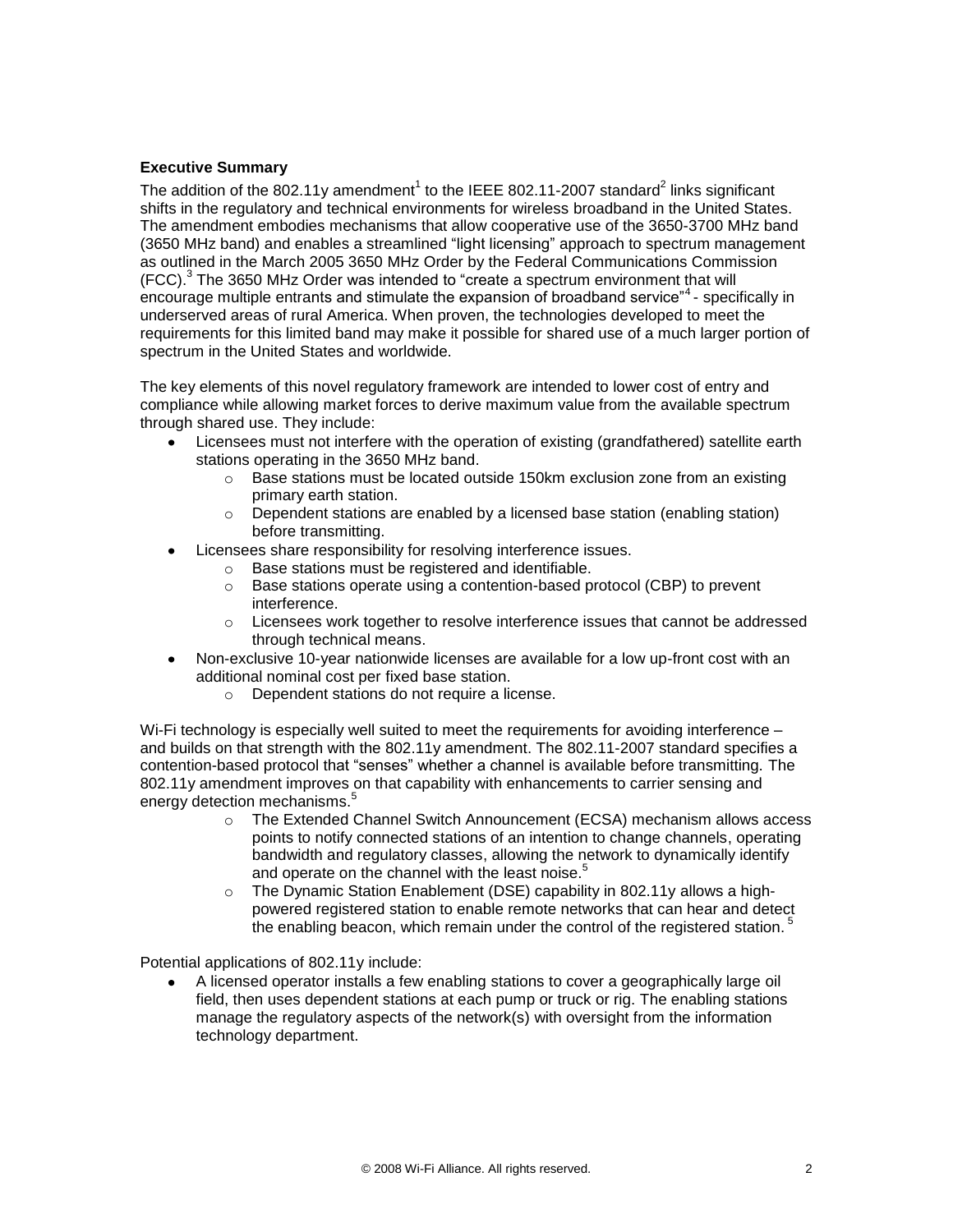A fire station locates an enabling station on its communications tower, and uses dependent stations on each fire truck and laptop. The incident commander controls the enabling station using a Public Safety band radio.

# **Technology Enables a Freer Market**

The 3650 MHz band provides an opportunity to explore new ways to maximize the value of finite and valuable radio spectrum. The technology can easily be extended to work in other bands, potentially opening vast amounts of underutilized spectrum with low license fees.

The band has been largely vacant due to the range limitations of radio waves and intentional frequency spacing to avoid interference. By making it available for high-powered broadband use, the FCC serves its goal of bringing advanced telecommunications service to all Americans under the Telecommunications Act of 1996.<sup>4</sup> The particular licensing framework adopted by the FCC opens spectrum use to a much larger pool of licensees and uses and demonstrates a management philosophy of maximizing use in a given geographical area (both licensed and unlicensed) without a corresponding increase in regulatory infrastructure. Some key aspects of this move towards a more market-based use of spectrum include:

- A non-exclusive licensing scheme which balances the need for low entry costs and minimal regulatory delay with the benefits of more coordination than a traditional unlicensed approach.<sup>4</sup>
- $\bullet$ An environment encouraging innovation. By specifying only the function of contentionbased protocol rather than a technology-specific solution, the FCC intends to "facilitate operation of the widest variety of broadband technologies with minimal risk of interference in both the near and long terms. $14$

The success of Wi-Fi technology in the unlicensed 2.4 GHz and 5 GHz blocks has been impressive with nearly 5000 devices designated as Wi-Fi CERTIFIED™ since March 2000. The overwhelming market success has driven prices for enabling chipsets to less than \$10 – creating a compelling and low cost solution for wireless broadband. Wi-Fi technology also has a great deal of experience with mitigating interference. Because the contention-based protocol used by Wi-Fi technology senses and responds to a broad range of potential technologies (referred to as "unrestricted CBP" under the FCC rules) one hundred percent of the 3650 MHz band is available to networks using the 802.11y protocol. In contrast, technologies that can only mitigate contention with devices using the same protocol ("restricted CBP" under the FCC rules), like IEEE 802.16 (WiMAX), are limited to a 50%, or 25MHz, allocation. $4$ 

The expectation is that successful deployment of this model in the 3650 MHz band can and should lead to a much broader allocation of spectrum for lightly licensed networks utilizing contention-based protocol mechanism - eventually including most of the known unused or underused radio spectrum. The combination of low cost and robust interference management positions Wi-Fi technology to take full advantage of that opportunity.

# **Key 802.11y Network Elements**

The flexible allocation of radio frequency spectrum supported by the 802.11y amendment has its origins in technology and system concepts contained in a conceptual architecture (XG) developed by the Defense Advanced Research Projects Agency (DARPA). The XG architecture introduced discovery and adaptation in all frequency bands. The logical dispute resolution process in 802.11y builds on that innovation with mechanisms for including regulatory domains (beaconing with the country code and regulatory limits). Below is a brief overview of key elements and enabling mechanisms.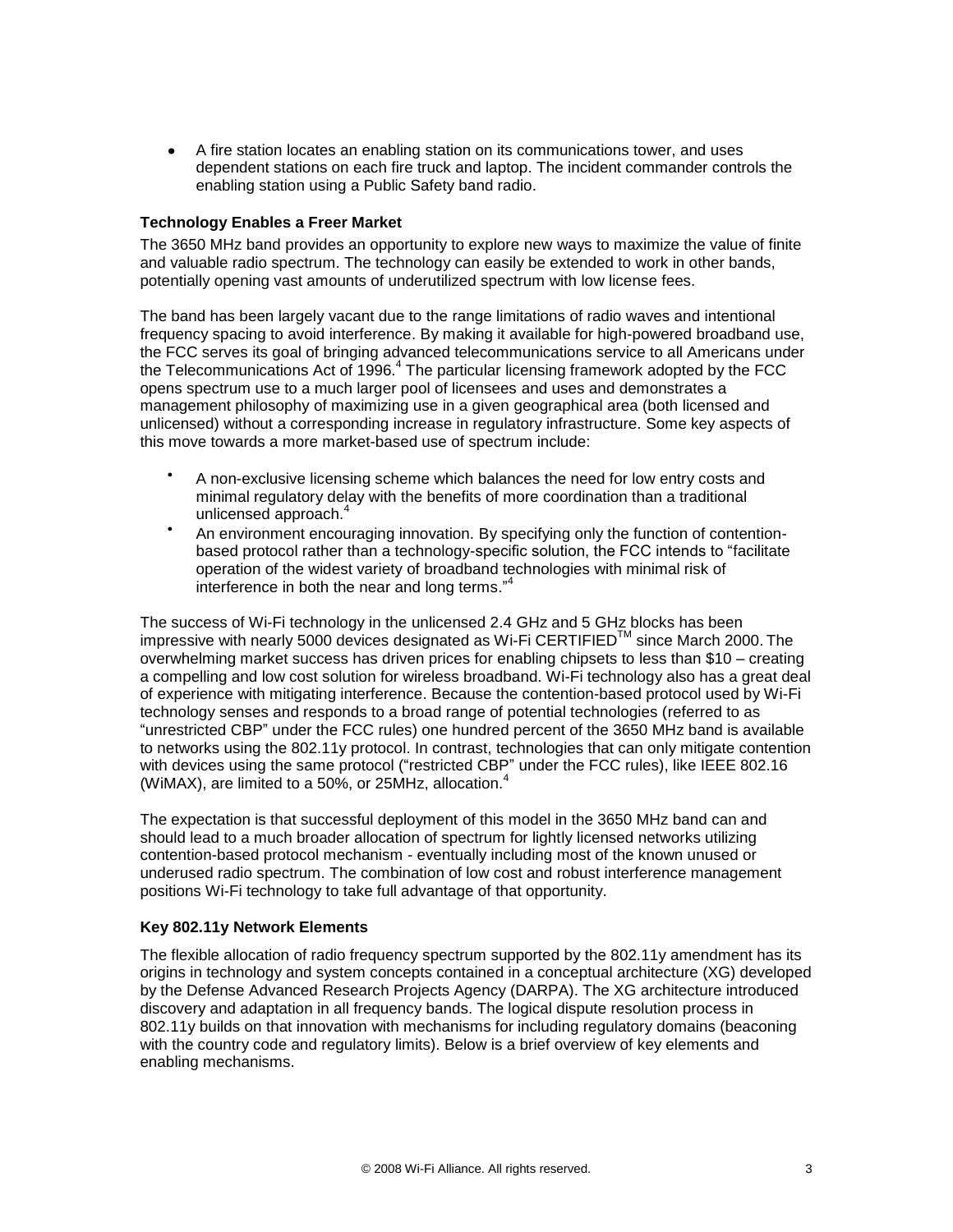**Enabling Stations** An enabling station is a high-powered fixed station with authority to control when and how a dependent station can operate. An enabling station communicates an initial enabling signal to its dependents over the air. The enabling station may then direct supporting enablement messages to be exchanged over the air, over another dependent station, or by mechanisms

 $\bullet$ 



that rely on transport via higher layers.

As with all high-powered stations, GPS coordinates and altitude information of enabling stations are registered in a public database to enable stations experiencing interference to locate interfering stations and seek interference mitigation. Enabling stations must include location information in every beacon.

#### $\bullet$ **Dependent Stations**

Dependent stations are devices in the network that are not registered, but instead receive authorization to transmit from a registered enabling station over the air. Failure to receive the enabling beacon at regular, defined intervals requires a dependent station to suspend transmission until it is re-enabled. A dependent station may be fixed or mobile.

#### **Regulatory Class Information**  $\bullet$

Each device in a network must be able to operate within regulatory requirements of any channel available to it. Prior to 802.11y, channel switching only occurred within a particular band, where only transmit power limits may have changed. Future implementations will be able to move outside of the original band, complying with the regulatory requirements specified by the regulatory class octet in every beacon*.*

# **Key 802.11y Network Mechanisms**

Together these new elements support three significant new mechanisms defined in 802.11y:

# **Dynamic Station Enablement (DSE)**

Dynamic station enablement is the process by which an enabling station grants permission and dictates operational procedures to dependent stations. The "lightlylicensed‖ structure of the FCC regulations for 3650 MHz calls for the creation of procedures to govern the use of the band and treatment of violations. DSE supports the "lightly-licensed" regulatory model by empowering the network operator to ensure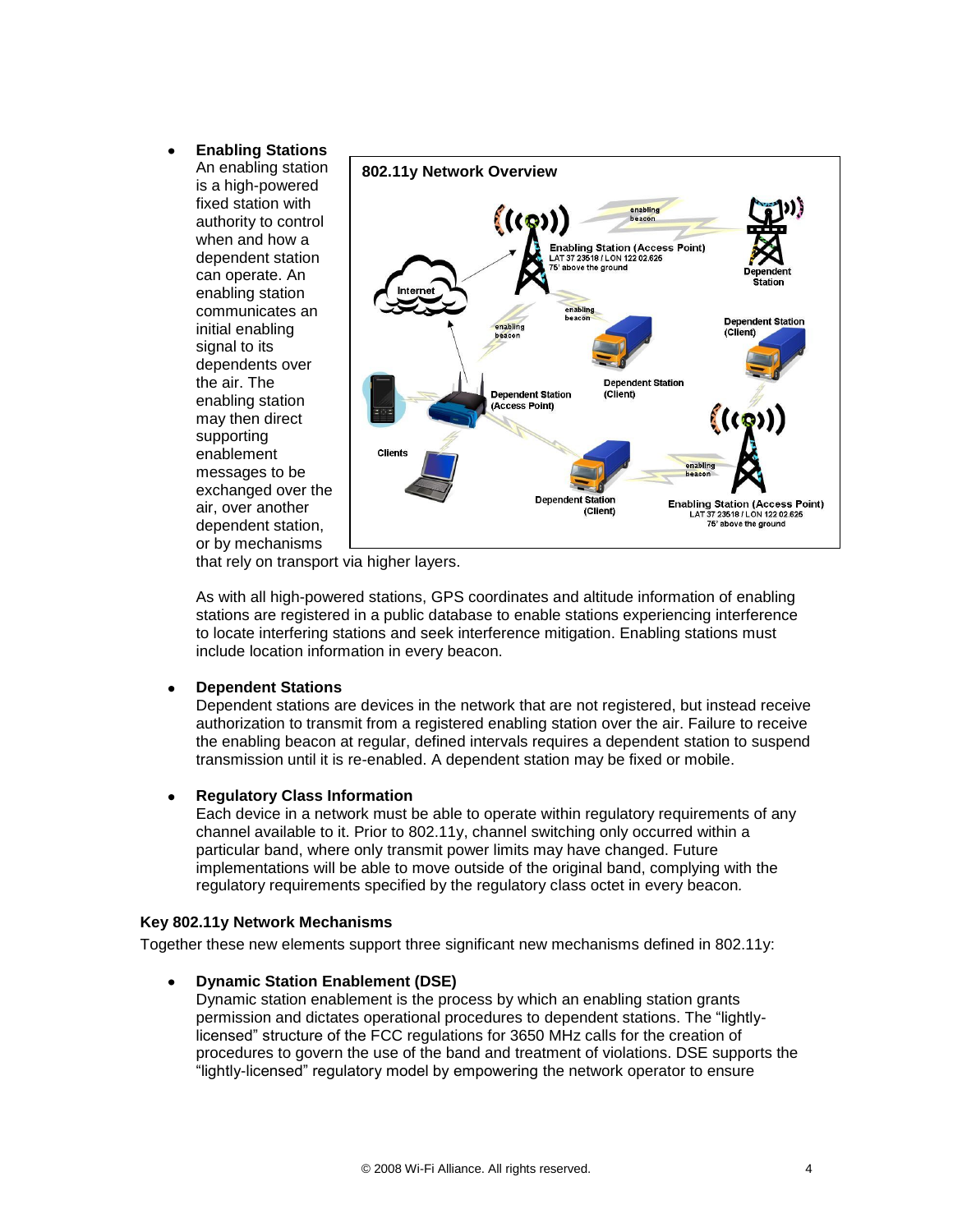appropriate operation of base stations and the dependent stations they enable.

Beyond addressing the regulatory requirements for the 3650 MHz Order, DSE offers the promise of other channel management and coordination benefits.<sup>5</sup> For example, since the enabling station is not required to serve as the access point for each of its dependent stations, DSE can reduce the likelihood of a dependent station contributing to radio interference by allowing the dependent station to complete the enablement process via a geographically closer access point and ultimately through a channel other than the air (e.g. the Internet). $5$ 

### **Contention-Based Protocol Incorporating Regulatory Class Information**

802.11y devices can sense both 802.11 and non-802.11 devices and identify available spectrum as small as 5MHz. 802.11y access point beacons identify the country and the regulatory domain for their physical location. By incorporating both channel use and regulatory class information, 802.11y devices can identify available channels and adjust operating parameters to the laws of the country in which the access point resides.

#### **Extended Channel Switch Announcement (ESCA)**  $\bullet$

ECSA is a methodology to coordinate a move from one channel to another with less contention or to change channel bandwidth.<sup>5</sup> Specifically, an enabling station can identify the channel with the least aggregate interference to all of the stations that are connected to it on a completely dynamic basis. This capability ensures the best signal to noise ratio and lowest power levels possible.

ECSA also incorporates regulatory class information – if a channel switch moves the network to a new regulatory domain, the station shifts to the approved frequencies and channels for the new domain.

ECSA originates in 802.11y, and is now being applied retroactively to 802.11n and the other proposed concepts across 802.11.

### **Network Operation Overview**

The first requirement for establishing an IEEE 802.11y network is determining if the area to be covered is in an exclusion zone. If it is outside of the protected regions, the network operator must file for a license, pay a small fee and register the location of the enabling station in a public database. Dependent stations, fixed and mobile, may then be added to the network based on their ability to receive and decode the enabling beacon.

Once enabled, each dependent station continually tests its ability to receive and decode an enabling beacon. Failing this test, the dependent station attempts to reacquire the beacon, with a finite number of attempts before ceasing trying for a predetermined amount of time. This requirement prevents congestion caused by stations that may be truly out of range of an enabling beacon.

Enabling stations continually tests for interference. If interference is detected, the enabling station must silence the network and search for a clear channel. When a new channel is identified, ECSA directs all of the devices in the network to move to the new channel, which may include a change in regulatory class, as specified by the regulatory class octet.

### **The Future As We See It**

Success for the shared use and "lightly licensed" model in the 3650 MHz band will be defined by network reliability and throughput, minimal interference with networks and devices sharing the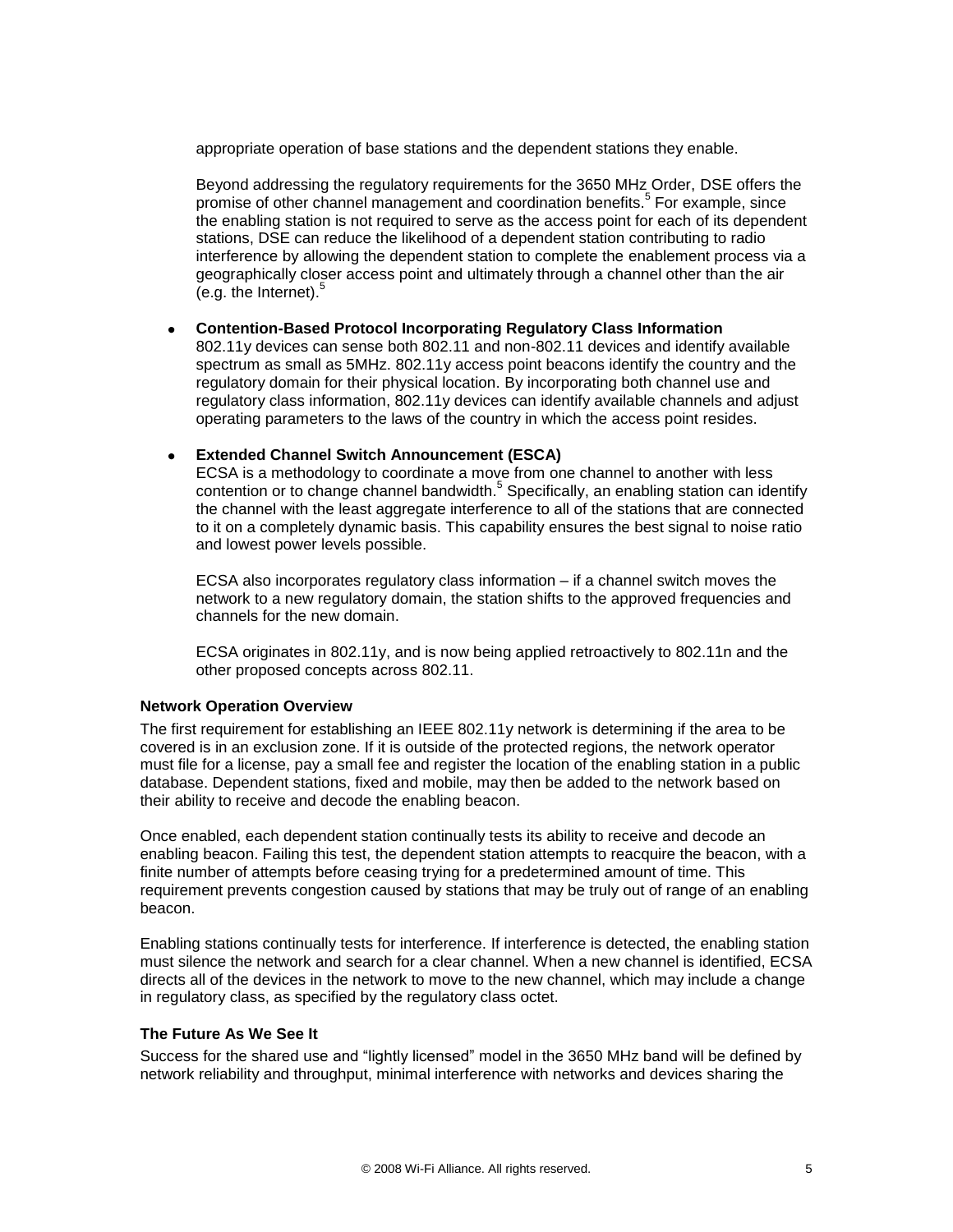band, and mitigation of any interference that does occur. Wi-Fi technology is a proven winner in the wireless broadband market – it is positioned for successful deployment in the 3650 MHz band and can grow rapidly into subsequent areas that may be made available to cooperative use. Other regulatory domains are already exploring similar spectrum sharing opportunities – for example the European Commission announced a decision in May 2008 to open the 3400-3800 MHz band for non-exclusive licensing.<sup>6</sup>

Low-cost chipsets and the capability to effectively manage interference through contention-based protocols make Wi-Fi technology an excellent fit for applications in this spectrum. The higherpower levels permitted by the 3650 MHz Order combined with enhancements made to the MAC timing in 802.11-2007 extend effective distances to 5 km or more.<sup>5</sup> The improved quality of service (QoS) made possible by higher power levels will make Wi-Fi technology more attractive for intensive applications like Voice over Internet Protocol (VoIP).

802.11y has been structured to facilitate rapid deployment in other bands – any 5, 10 or 20 MHz channel that regulators make available can be incorporated by simply adding entries to the country and regulatory information tables. When the technology in 802.11y delivers compelling performance levels, it is easily transferred to other bands. If licensing in the 3650 MHz band is successful, we believe the FCC will make additional bandwidth allocations available for cooperative use.

*NOTE: This document may be updated after the FCC publishes rules for TV White Space, proceeding FCC 04-186.*